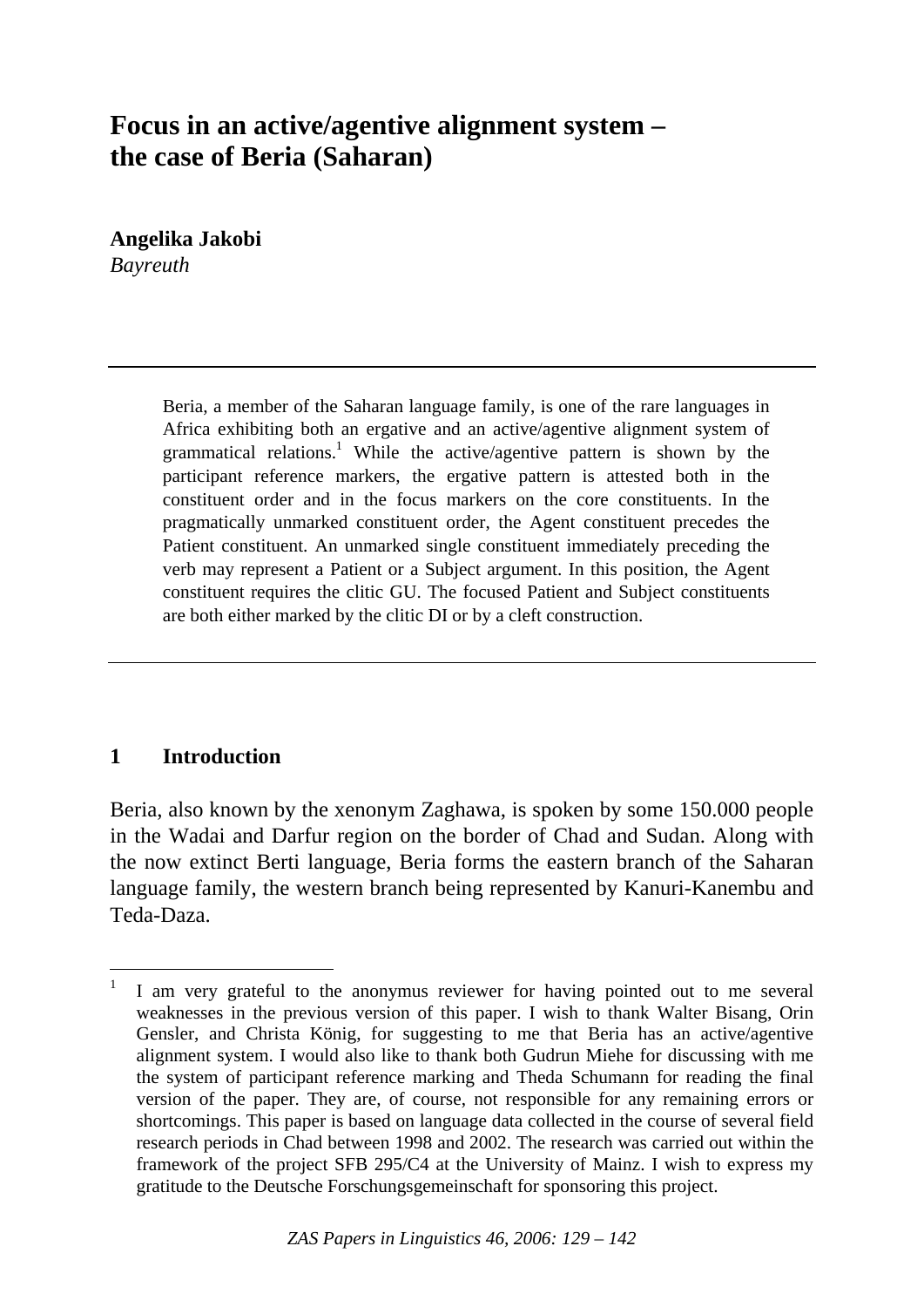Generally, there are three basic grammatical relations between arguments and predicates, the Agent (A) and the Patient (P) of a transitive sentence, and the single argument or Subject (S) of an intransitive sentence. In a nominativeaccusative alignment system, S patterns with A, and P differently, in an absolutive-ergative alignment system S patterns with P, and A differently. An active/agentive alignment system has both features of an accusative system  $(S =$ A, see Diagram 1) and of an ergative system  $(S = P)$ , see Diagram 2). More precisely, in an active/agentive alignment system the single argument of intransitive sentences splits structurally and patterns either with the Agent ( $S_A$  = A) or with the Patient  $(S_P = P)$  of transitive sentences. (see Diagram 3).

**Diagram 1:** (Nominative-) Accusative system  $(S = A, P)$ 



**Diagram 2:** (Absolutive-) Ergative system  $(S = P, A)$ 



**Diagram 3:** Active/agentive system  $(S_A = A, S_P = P)$ 



Languages rarely exhibit solely one system of grammatical relations. German, for example, has an accusative system in which the Subject of an intransitive verb is encoded like the A argument of a transitive verb, e.g. "ich habe geschlafen", "ich habe ihn gefangen". But with a small class of *verba sentiendi*, the single participant of an intransitive sentence is encoded like a P argument of a transitive sentence: "mich friert (es)", "mich freut (es)", "mich/mir dünkt", "mir scheint", "mir träumte". The pronoun "es" here functions as a dummy subject representing an impersonal Agent.

 Two systems of grammatical relations are also attested in Loma, a Mande language of Liberia. Loma exhibits an ergative pattern in its noun case system: The Subject of an intransitive verb and the Patient of a transitive verb determine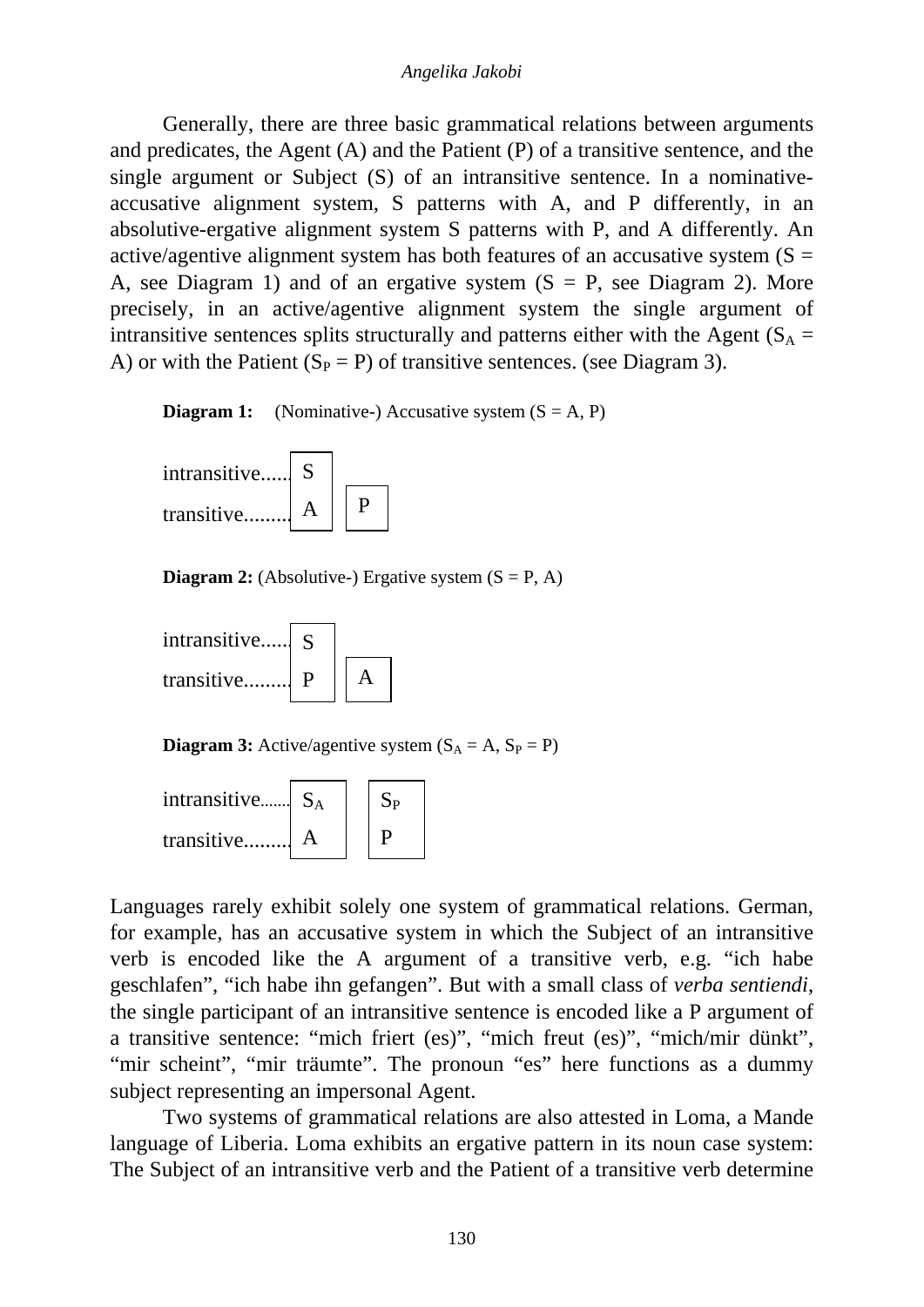verb-initial consonant lenition. The Loma pronoun system, however, exhibits an active/agentive system. Loma has two sets of person pronouns, one set marking the subject, the other the object. When the Subject of an intransitive verb is stative, it is encoded with an object pronoun, when the Subject is active, it is encoded with a subject pronoun (Rude 1982).

 Languages like Loma and Beria with an active/agentive and ergative alignment system appear to be rare in Africa. Outside of Africa these systems are attested in Amerindian languages of northern and southern America, in Caucasian languages, and in various languages of Asia and Australia (Klimov 1974, Dixon 1994).

 Grammatical relations are generally distinguished by constituent order, agreement marking on the verb, and/or case marking. In the following, I will first deal with agreement marking and then with constituent order and focus marking in Beria.

## **2 Participant reference marking on the verb**

-

Beria is a polysynthetic language, that is a finite verb can express a whole sentence. The participant reference markers on the verb represent the arguments of the sentence. As shown in Table 1, there are two series of participant reference markers, a series of prefixed object markers, and a series of suffixed subject markers.<sup>2</sup>

<sup>2</sup> In both series, identical forms are distinguished by an additional tonal morpheme in the plural. Each object prefix has two allomorphs depending on the following segment. Before a vowel, the vowelless allomorph of the prefix is selected, before a consonant the prefix is extended by an epenthetic vowel whose quality depends on the following vowel (Jakobi & Crass 2004: 41). Beria has two rhotics: [r] represents an alveo-lateral flap to be distinguished from the apico-alveolar flap [r]. The distribution of the third person subject suffixes  $-r$ ,  $-n$  and  $\emptyset$  is lexicalized. The suffix  $-r$  is deleted under two different conditions, i) after a consonant-final verb root, and ii) in the perfective aspect of some verbs where the deletion of -r appears to be lexicalized (Jakobi & Crass 2004: 59).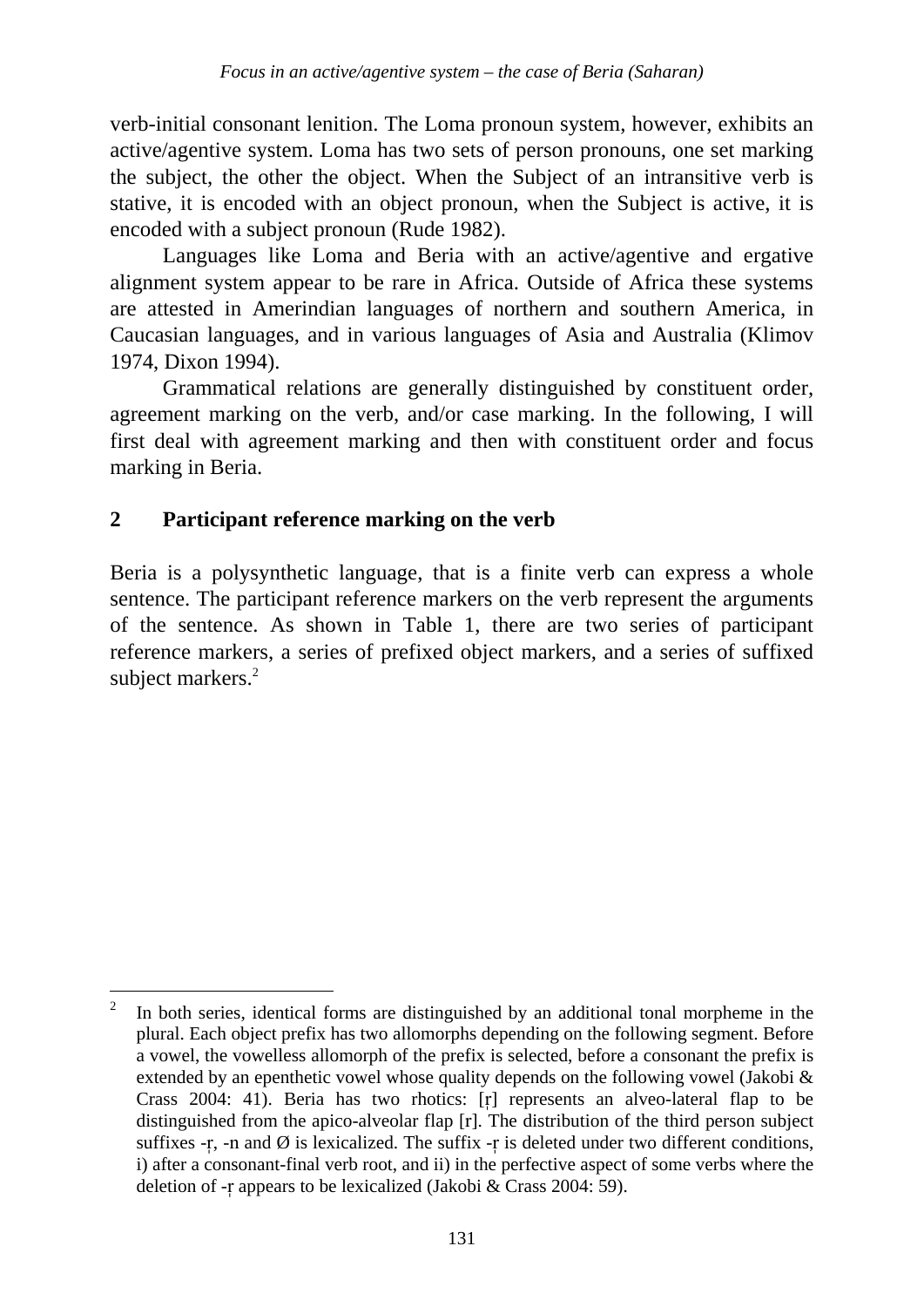#### *Angelika Jakobi*

|    |   | Object markers for P and the | Subject markers for A and S |
|----|---|------------------------------|-----------------------------|
|    |   | principal argument of a      |                             |
|    |   | medium verb                  |                             |
|    |   |                              |                             |
| Sg | ി |                              | -n                          |
|    | 3 |                              | -n,<br>$-r1$                |
| Pl |   |                              | -ባ                          |
|    | ി |                              | -h                          |
|    | 2 |                              |                             |

| <b>Table 1:</b> Participant reference markers on the verb |  |
|-----------------------------------------------------------|--|
|-----------------------------------------------------------|--|

Beria distinguishes between active and medium verbs. Active verbs may be further subdivided into transitive active and intransitive active verbs. Transitive active verbs have two participant reference markers: one object marker, cf. n<sup>2</sup> and  $\epsilon$ - in examples (1) and (2), and one subject marker, cf. -q in (1) and -r in (2). The object markers represent the P argument, the subject markers the A argument.3

(1) n<sup>5</sup>- r<sup>5</sup>  $-g$   $-\bar{I}$  OJ:2Sg marry SJ:1Sg IPV P A

'I will marry you.'

-

(2)  $\acute{\epsilon}$ -  $s\acute{\epsilon}$  -r -í OJ:1Sg eat SJ:3 IPV:Pl P A 'They [the lions] will eat me.'

Intransitive active verbs have one participant referent marker which is selected from the series of subject markers, cf. -g in  $(3)$  and -r in  $(4)$ . The comparison of -q representing the A argument in  $(1)$  with the S argument in  $(3)$ , and of -r

<sup>&</sup>lt;sup>3</sup> Abbreviations used in this paper: 1, 2, 3 = first, second, third person, A = agent,  $A_{\text{impers}}$  = impersonal Agent,  $ABS = absolute$ ,  $ADV = adverbializer$ ,  $APPL = applicable$ ,  $AUX =$ auxiliary, BEN = beneficient, CAUS = causative,  $COP = copula$ ,  $FOC = focus$ ,  $IPV =$ imperfective, MED = marker of medium verbs,  $O =$  object,  $OJ =$  object marker,  $P =$ patient,  $PFV$  = perfective,  $Pl$  = plural,  $POSS$  = Possessive,  $PP$  = person pronoun, Pred = verbless predicate, S = single argument of intransitive sentence,  $S_g$  = singular,  $S_A$  = Agent-like subject,  $SJ =$  subject marker,  $S_P =$  Patient-like subject,  $V =$  verb.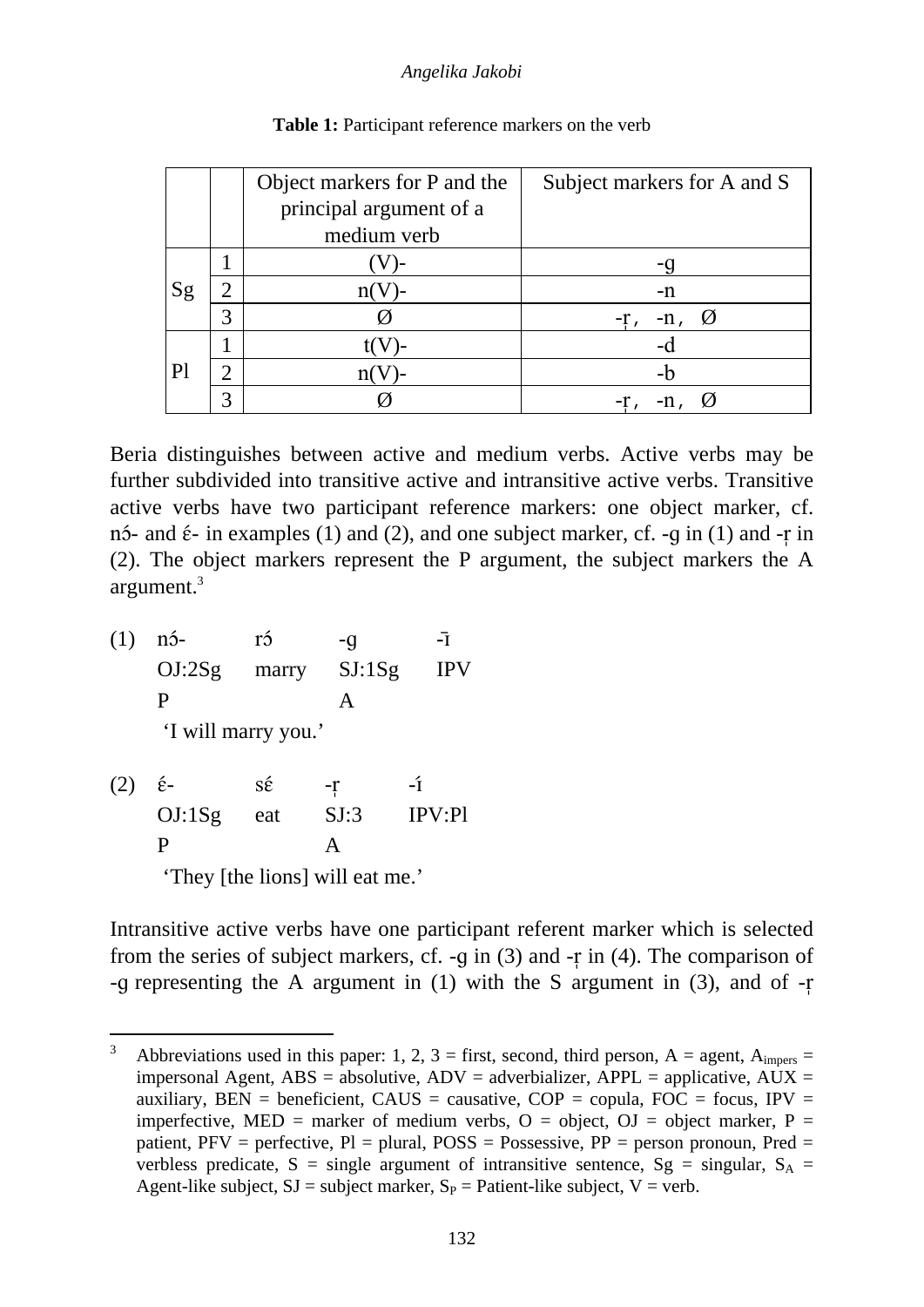representing the A argument in (2) with the S argument in (4) reveals that S patterns with A. This pattern is characteristic of an accusative alignment system.

(3) kéi -g -i come SJ:1Sg IPV S 'I will come.' (4) ká  $-r$  -r -r come SJ:3 PFV S 'He will come.'

Medium verbs are subdivided in two groups. One group is characterized by an s- prefix glossed MED in (5) and (6). This prefix occurs in the imperfective only. Verbs of the other group do not take this prefix, cf. (8).

 Although most medium verbs have one participant only, they take two participant reference markers. That is, although they are *semantically*  intransitive, they have a structure comparable to a transitive active verb, compare  $(8)$  to  $(2)$ .

 Medium verbs are, however, clearly distinct from transitive active verbs because they invariably take the third person subject marker, -r, -n, Ø. This is illustrated in  $(5)$ ,  $(6)$ ,  $(7)$ ,  $(8)$ , and  $(11)$ . As for the object marker, any morpheme may be selected, cf.  $\acute{\epsilon}$ - in (5), n5- in (6),  $\varnothing$  in (7), t $\acute{\epsilon}$ - in (8). This suggests that it is the object marker that represents the *principal argument* of a medium verb.4 The third person subject marker, however, is a dummy subject representing an impersonal Agent. Such a construction, therefore, resembles the German construction 'es freut mich', 'mich friert's'.

 As the principal argument of a semantically intransitive medium verb is encoded like the Patient of a transitive sentence, this patterning exhibits an ergative alignment system, compare  $(5)$  to  $(2)$ ,  $(6)$  to  $(1)$ .

(5)  $\acute{\epsilon}$ -  $s$ -  $q\bar{\epsilon}$  -r  $-\bar{I}$  OJ:1Sg MED sleep SJ:3 IPV P A<sub>impers</sub> 'I will sleep'

 $\overline{a}$ 

<sup>4</sup> I owe the term 'principal argument' to Mark S. Ortman's paper "Teda verb classes and their morphology in light of verbal paradigms" (ms 2003).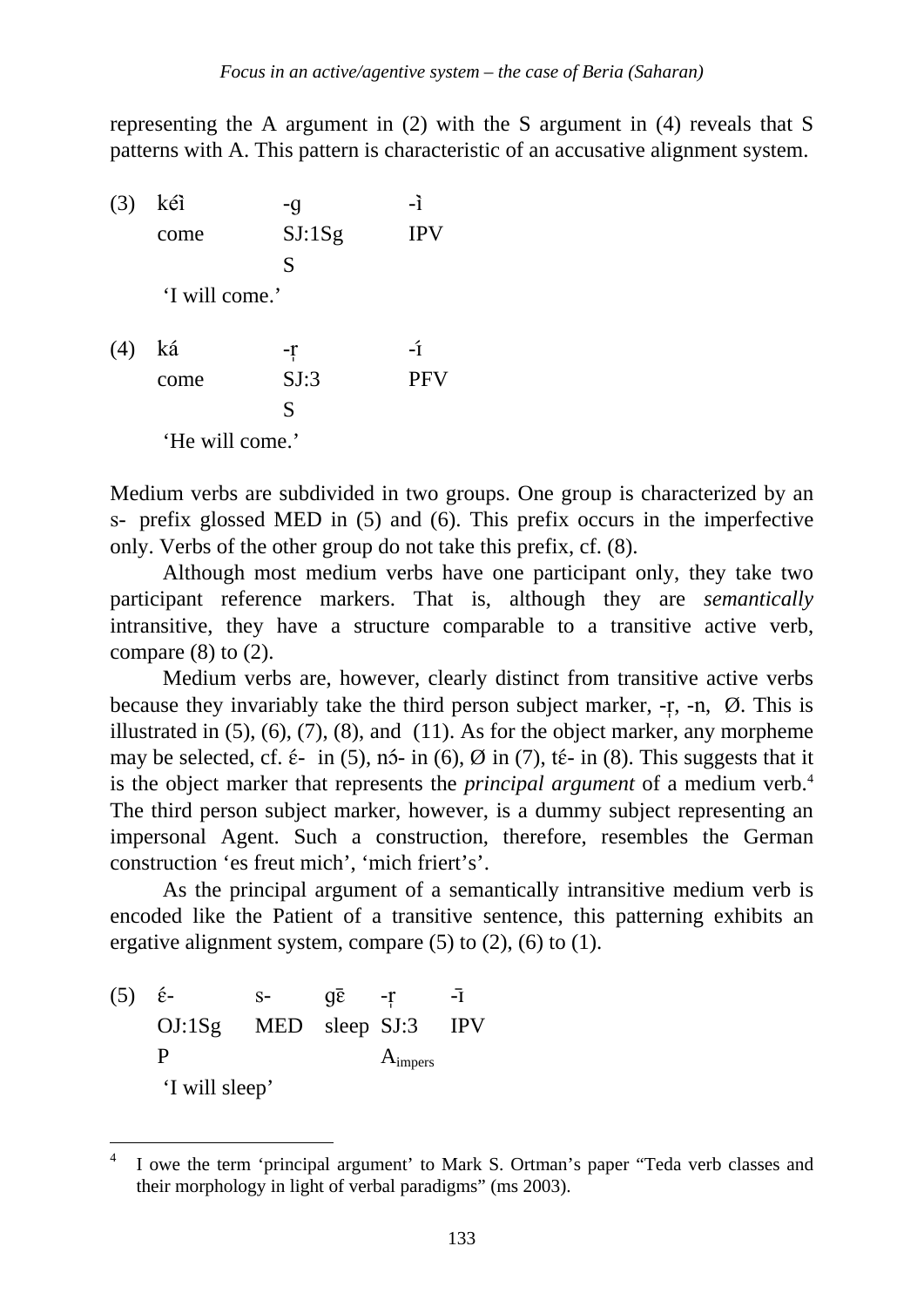(6)  $n5 - s - k\tilde{\upsilon} - r \rightarrow$  OJ:2Sg MED get.lost SJ:3 IPV P A<sub>impers</sub> 'You will get lost.' (7)  $\emptyset$  *á* ú -n -í OJ:3 stop SJ:3 PFV P A<sub>impers</sub> 'He stopped.'  $(8)$  té- kédè -r -r OJ:1Pl fall SJ:3 IPV P A<sub>impers</sub> 'We will fall.'

In the perfective, some active transitive and intransitive verbs and some medium verbs delete the third person subject marker, cf. (9) to (11). The deletion of this morpheme is not predictable but lexicalized.

(9)  $\emptyset$  kì- nà  $\emptyset$  -í OJ:3 PFV:3 buy SJ:3 PFV P A 'He has bought [it].'  $(10)$  ká- gà  $\emptyset$  -í APPL come SJ:3 PFV:Pl S 'They came.' (11)  $n\acute{\epsilon}$   $q\acute{\epsilon}$   $\varnothing$   $-i$  OJ:2Sg sleep SJ:3 PFV P A<sub>impers</sub>

'You slept.'

As the zero encoding of A in  $(9)$  and of A<sub>impers</sub> in  $(11)$  is identical to the zero encoding of S in (10), the patterning of S with A or  $A_{\text{impers}}$  again shows the characteristics of an accusative alignment system.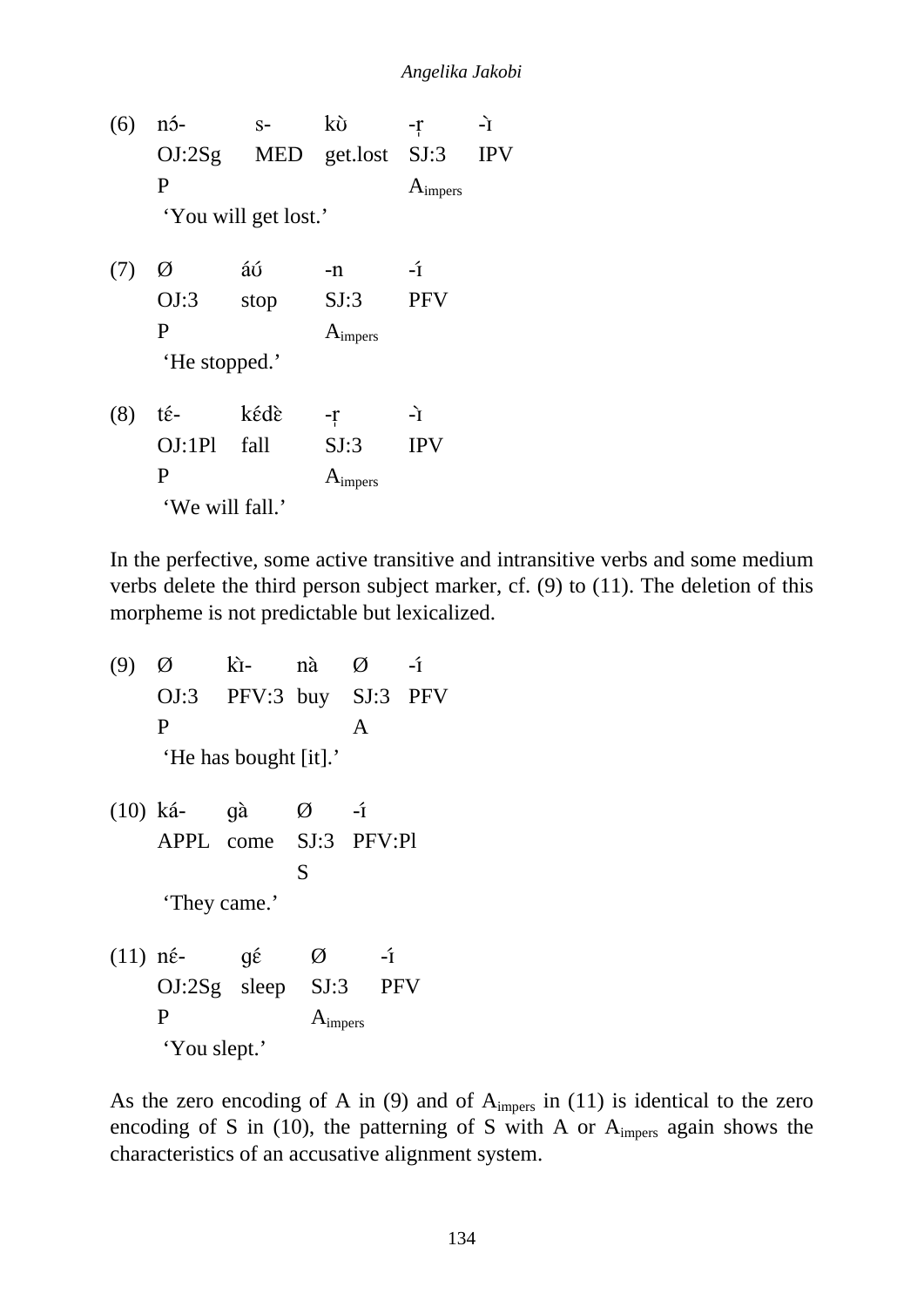Thus, Beria has two kinds of intransitive verbs with a single participant: i) Intransitive active verbs encode the single participant with a subject morpheme. ii) Semantically intransitive medium verbs encode the single participant with an object morpheme. The different encoding of the single partipant either like an A or like a P argument exhibits the characteristic pattern of an active/agentive alignment system.

 The next section, however, shows that the system of grammatical relations reflected in the constituent order and in the focus markers rather follows the ergative pattern  $S = P$ .

## **3 The ergative system in constituent order and focus marking**

Beria is a verb-final language. The pragmatically unmarked constituent order is SOV in transitive sentences, cf. (12). That is, in a two argument sentence A precedes P, and P precedes the verb. In intransitive sentences, the basic constituent order is SV. That is, the single argument S precedes the verb, cf. (13).

 $(12)$  hirî bii Ø:kí-yà-r-ĭ cow:Pl water OJ:3:PFV:3-drink-SJ:3-PFV:Pl A P P A

'The cows have drunk water.'

(13) hirî ká-gà- $\varnothing$ -í cow:Pl APPL-come-SJ:3-PFV:Pl S S 'The cows have come.'

Depending on the semantics of the verb, a single unmarked core constituent immediately preceding a verb can either be conceived of as P, as illustrated in (14) and (15), or as S, as in (13), (16) and (17).

 $(14)$  bii Ø:wár-q-ì water OJ:3:pour.on.the.ground-SJ:1Sg-IPV P P A 'I will pour water on the ground.'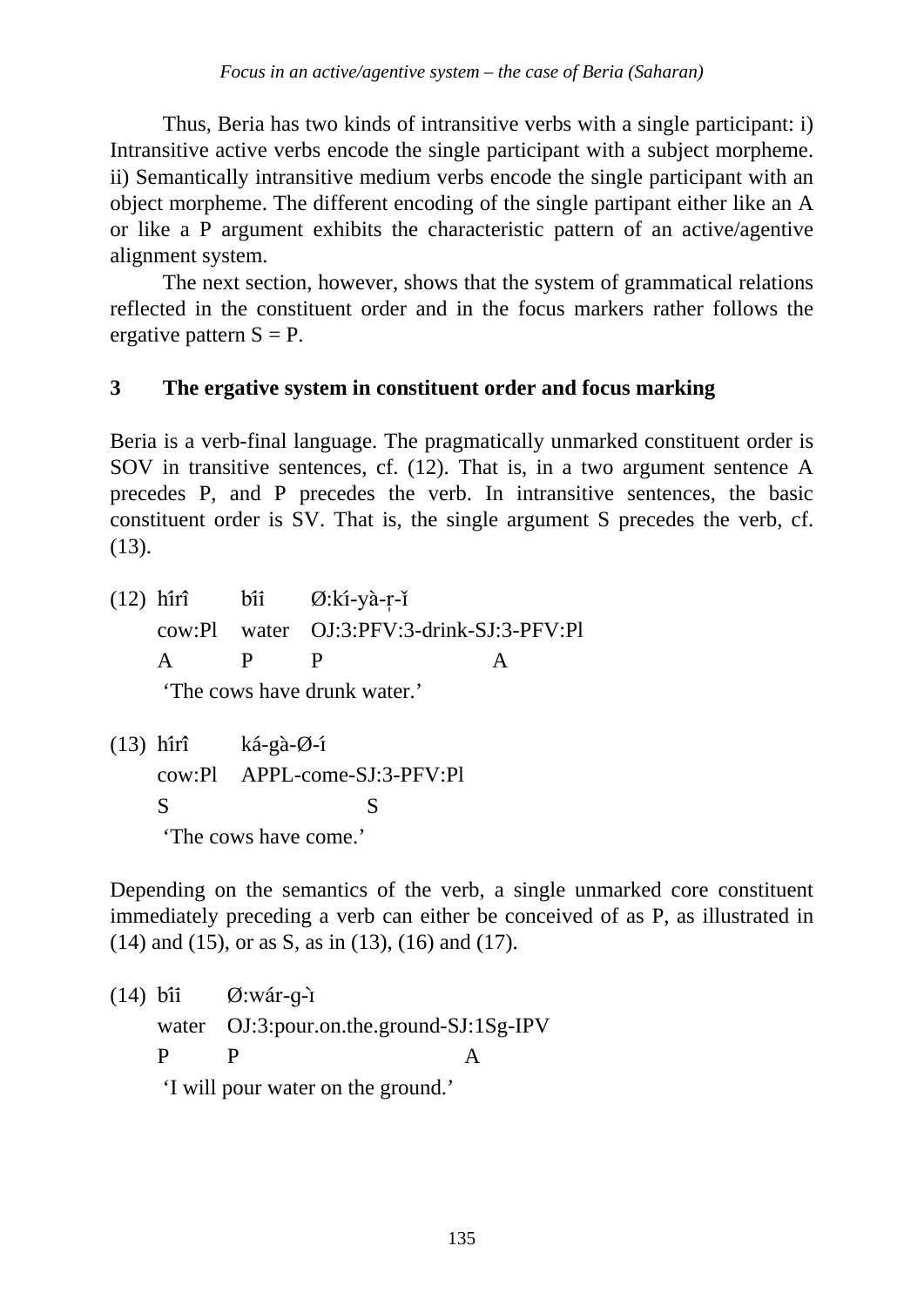$(15)$  bágú-ógó  $\emptyset$ :kú-gú-r-í wife-POSS:3Sg OJ:3:PFV:3-call-SJ:3-PFV P P A 'He called his wife.'  $(16)$   $\delta$ <sup>5</sup> ká-r-í person come-SJ:3-PFV S S 'The person has come.'  $(17)$  ái kí  $\grave{\epsilon}$ -g-ì PP:1Sg leave AUX-SJ:1-PFV S S 'I will leave.'

The examples (13) to (17) illustrate that the unmarked S or P constituents take the position immediately before the verb. If the A constituent shifts to this position, it requires the clitic  $GU<sub>2</sub><sup>5</sup>$  as shown in (18) and (19). The P constituent, however, does not require a marker even if it precedes A, cf. (19). The fact that the A constituent takes a marker and that both the S and P constituents are unmarked reveals the characteristic ergative pattern.

 In (18) and (19) the clitic GU marks an animate and volitional Agent and in (20) and (21) an inanimate force. This suggests that GU marks the Actor rather than just the Agent. The term Actor is conceived of as a semantic macrorole comprising several semantic roles and thematic relations (Van Valin 2001: 31).

 $(18)$  báqú-óqó=qú  $\varnothing$ :kú-qú-r-i wife-POSS:3Sg=FOC<sub>ERG</sub> OJ:3:PFV:3-call-SJ:3-PFV A P A

'It's his wife who called him.'

 $\overline{a}$ 

 $(19)$  jàá: $\emptyset$  bòr $\bar{v}$ =q $\bar{v}$  sài  $\emptyset$ :qí-n- $\emptyset$ -í child:ABS man=FOC<sub>ERG</sub> hit OJ:3:PFV:3-AUX-SJ:3-PFV P A P A 'It's the man who hit the child.'

<sup>5</sup> Depending on the [ATR] feature of the preceding vowel, the clitic GU is realized as  $[g\upsilon]$  or  $[g\upsilon]$  and the clitic DI as  $[d\upsilon]$  or  $[d\upsilon]$ .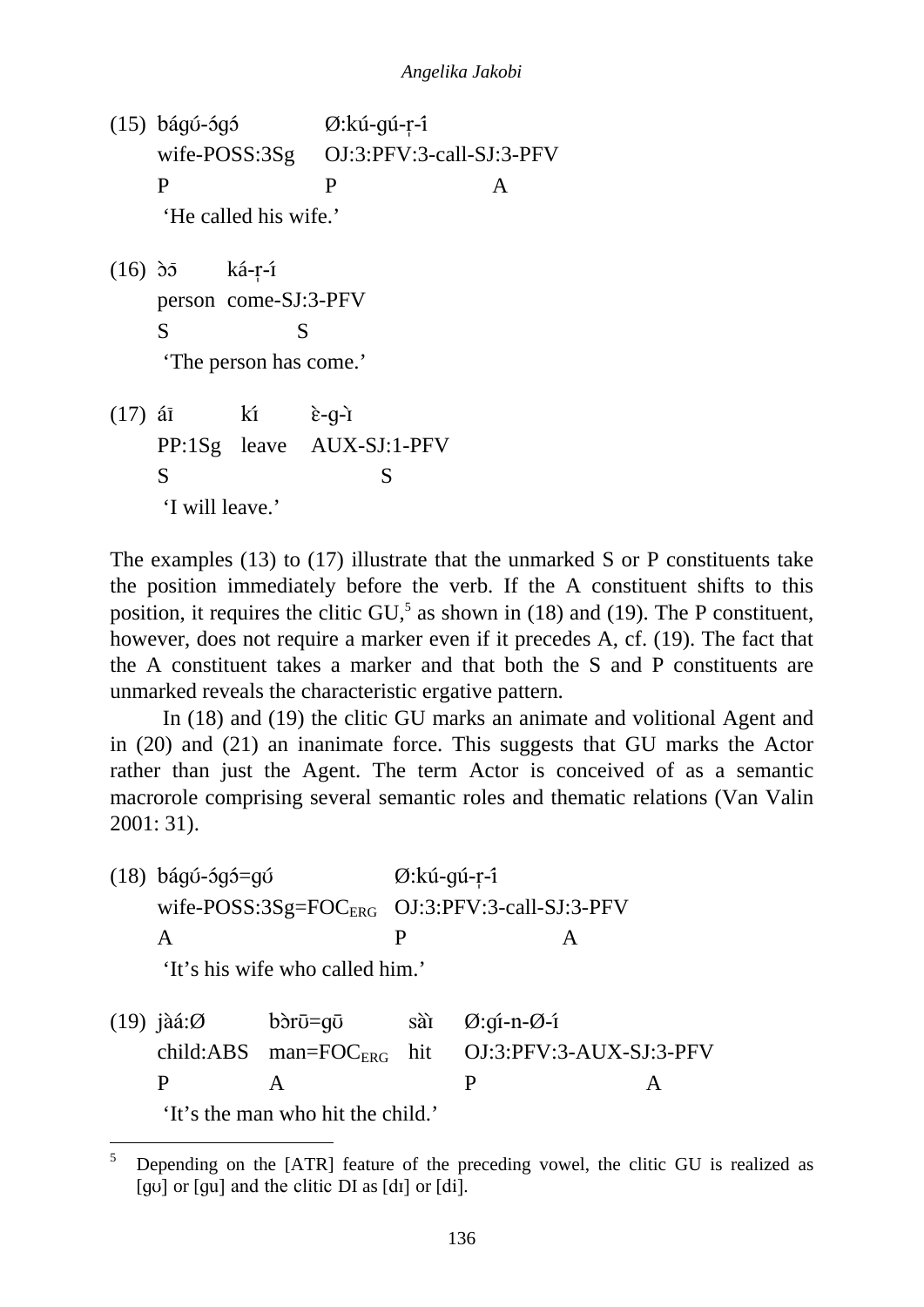$(20)$   $\delta$ rfū=qū kijí Ø:sè-i-r-í fever=FOCERG tremble OJ:3:CAUS-AUX-SJ:3-IPV A P A

'The fever made him tremble.'

(21) arabie=u =n:Ø r Ø:-n-Ø car=FOC<sub>ERG</sub> person=IDF:ABS run.over OJ:3:PFV:3-AUX-SJ:3-PFV A P P A 'The car has run over a certain person.'

The characteristic patterning of P with S, and A differently, is also attested in the focus markers employed for these constituents. As illustrated in the sentences below, the clitic DI marks both the focused P constituent, cf. (22), and the S constituent, cf.  $(23)$  to  $(25)$ .

- $(22)$  náá=dî nè-dèr-d-r PP:2Sg=FOCABS OJ:2-look.for-SJ:1Sg-IPV P P A 'It's you I am looking for.'
- $(23)$   $\tilde{a} = d\hat{b}$   $k\hat{i}$   $\hat{c} q \hat{i}$  PP:1Sg=FOCABS leave AUX-SJ:1-PFV S S

'It's me who will leave.'

 $(24)$   $\tilde{a}$ <u>r</u>=d $\hat{a}$   $\tilde{b}$   $\tilde{c}$  -g $\tilde{c}$ d $\tilde{c}$  - $\tilde{Q}$  - $\tilde{q}$ PP:1Sg=FOC<sub>ABS</sub> OJ:1Sg-fall-SJ:3-PFV  $P$  P  $A_{\text{impers}}$ 

'It's me who has fallen.'

 $(25)$  sùltăn=dì  $\emptyset$ :ní- $\emptyset$ -í sultan=FOC<sub>ABS</sub> OJ:3:die-SJ:3-PFV P P A<sub>impers</sub> 'It's the sultan who has died.'

Example (26) illustrates that both a focused P and a focused A constituent may occur in one sentence.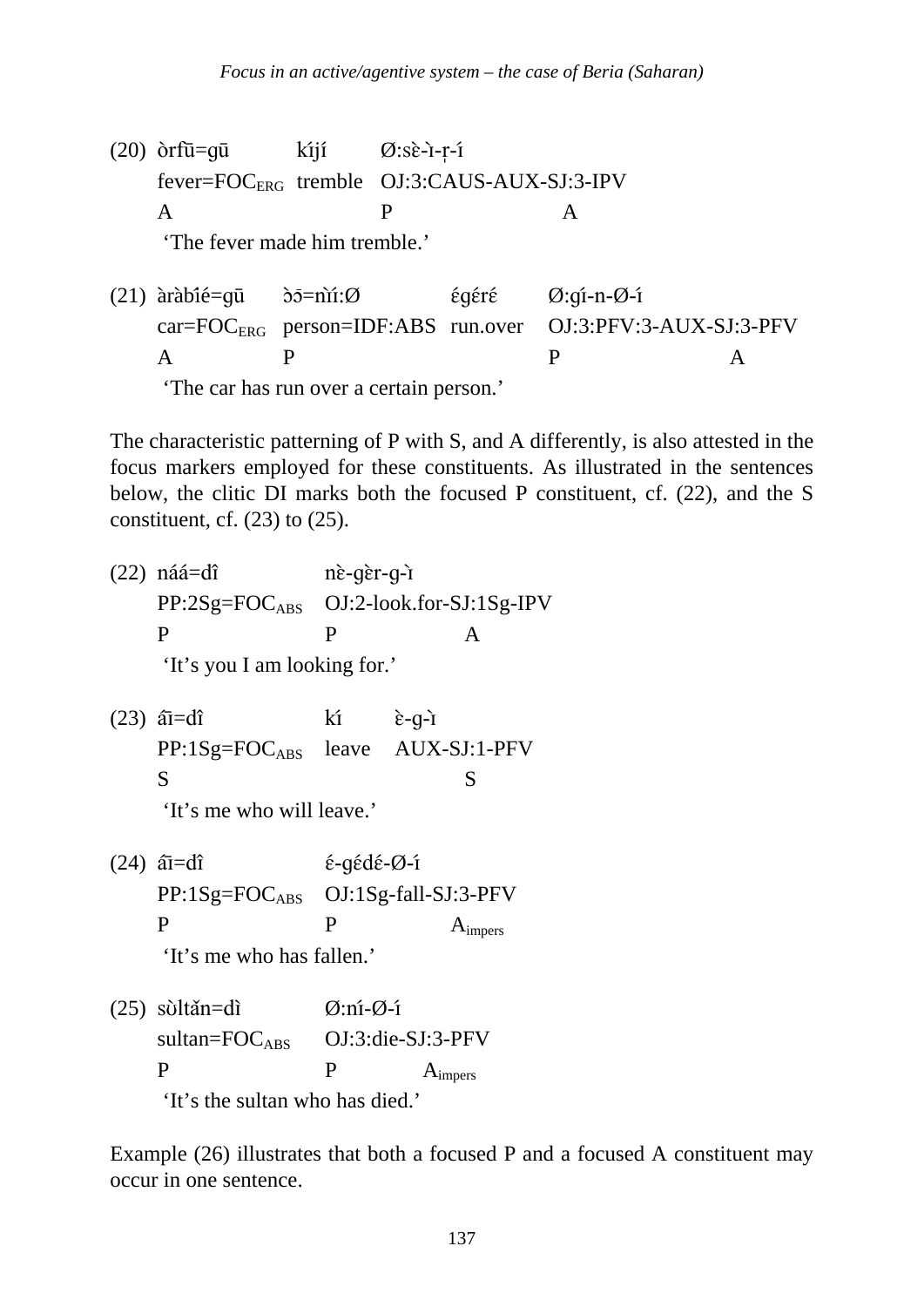(26) bie ki=dî ába égi=gú  $\varnothing$ :si-é-r-i house this= $FOC<sub>ABS</sub>$  father my= $FOC<sub>ERG</sub>$  OJ:3:build-PFV:3-SJ:3-PFV P A P A

'It's this house that my father has built.'

So far, the description has shown that the distribution of GU and DI exhibits an ergative pattern. GU is solely employed as contrastive focus marker required when the A constituent immediately precedes the verb, a position which is not admitted for the unmarked A constituent. This rule is not applied, however, if the A constituent is preceded by a clefted P constituent, cf. (29) and (30) below. DI, in contrast, is used as contrastive focus marker of the P and S constituent.

 Apart from its focus marking function, DI is also employed as non-verbal predication marker, cf. (27) and (28). It is assumed that the focus marker DI and the nonverbal predication marker DI have a common origin.

 $(27)$  ái=dî PP:1Sg=Pred 'It's me.'

(28) kekki=di here=Pred 'It's here.'

 $\overline{a}$ 

The cleft construction is another device to focus both the P and the S constituent. The clefted constituent is marked by the clitic copula I.<sup>6</sup> This is the third person form of the copula of identification. The rest of the sentence remains unchanged.

 If P is clefted, the A constituent does not require the clitic GU, even if it immediately precedes the verb as in (29). The cleft construction is restricted to focused single nouns, cf. (29), and question words, cf. (31) and (32). Focused person pronouns and focused complex noun phrases, however, require the marker DI. In other words, the employment of the cleft construction marking the focused P and S constituent is more restricted than the employment of DI.

<sup>6</sup> I is realized as [I] or [i] depending on the [ATR] feature of the preceding vowel. In the singular I takes a mid tone, in the plural a high tone.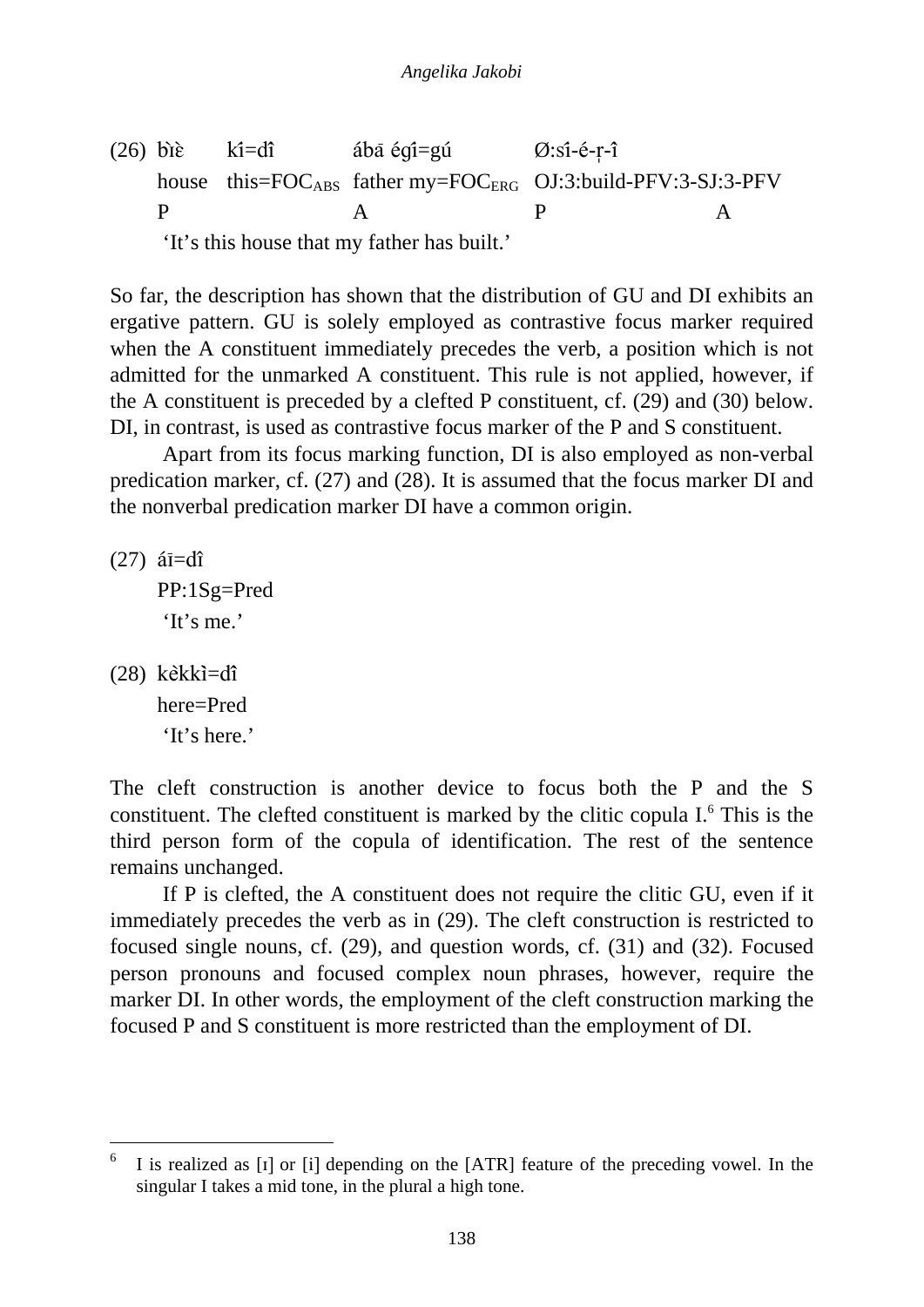(29)  $\text{àthi}\in\mathbb{Z}$  aba éqi:Ø Ø:kì-nà-Ø-í car=COP:Sg:ABS father my:ERG OJ:3:PFV:3-buy-SJ:3-PFV P A P A

'It's the car that my father has bought.'

(30)  $q\tilde{\upsilon}\tilde{\upsilon} = I$   $\hat{\imath}\tilde{\upsilon}\tilde{\upsilon}$   $\hat{\upsilon}$   $\tilde{\upsilon}$   $\tilde{\upsilon}$   $\tilde{\upsilon}$   $\tilde{\upsilon}$   $\tilde{\upsilon}$   $\tilde{\upsilon}$   $\tilde{\upsilon}$   $\tilde{\upsilon}$   $\tilde{\upsilon}$   $\tilde{\upsilon}$   $\tilde{\upsilon}$   $\tilde{\upsilon}$   $\tilde{\upsilon}$   $\tilde{\upsilon}$   $\tilde{\upsilon}$   $\tilde{\upsilon}$   $\tilde{\upsilon$  paste=COP:Sg:ABS mother:ERG child-ADV OJ:3:give:SJ:3-PFV P A BEN P A

'It's paste that the mother has given to the child.'

(31)  $n\acute{\alpha}$ = $\bar{\alpha}$   $\qquad \qquad$   $\qquad \qquad$   $\qquad \qquad$   $\qquad \qquad$   $\qquad \qquad$   $\qquad \qquad$   $\qquad \qquad$   $\qquad \qquad$   $\qquad \qquad$   $\qquad \qquad$   $\qquad \qquad$   $\qquad \qquad$   $\qquad \qquad$   $\qquad \qquad$   $\qquad \qquad$   $\qquad \qquad$   $\qquad \qquad$   $\qquad \qquad$   $\qquad \qquad$   $\qquad \qquad \qquad$   $\qquad \qquad \qquad$   $\qquad$  what=COP:Sg:ABS OJ:3:eat-SJ:2-PFV P P A

'What is it that you have eaten?'

 $(32)$  nánà=í ká-gà-Ø-í who:Pl=COP:Pl:ABS APPL-come-SJ:3-PFV:Pl S S 'Who is it who has come?'

As the cleft construction is restricted to focusing S and P, and as the A constituent is focused differently, this patterning again shows the characteristic features of an ergative system of grammatical relations.

 A few medium verbs like 'learn' and 'enter/dress' have two P constituents. This double P construction is shown in example (33) to (35) where the employment of DI and the cleft construction attest that the focused constituents represent a P argument.

| $(33)$ $\hat{\text{amal}} = d\hat{\text{r}}$ | $\text{armá:}\varnothing$ | $\emptyset$ :áwáá-r-î    |
|----------------------------------------------|---------------------------|--------------------------|
| Jamal= $FOCARS$                              | Arabic:ABS                | $OJ:3:learn-SJ:3-PFV$    |
| P                                            | Ρ                         | P<br>$A_{\text{impers}}$ |

'It's Jamal who has learnt Arabic.'

(34) jàá= $\bar{I}$  aráp: $\emptyset$   $\emptyset$ :áwáá-r-í child=COP:Sg:ABS Arabic:ABS OJ:3:learn-SJ:3-PFV:Pl  $P$  P  $A_{\text{impers}}$ 

'It's the children who have learnt Arabic.'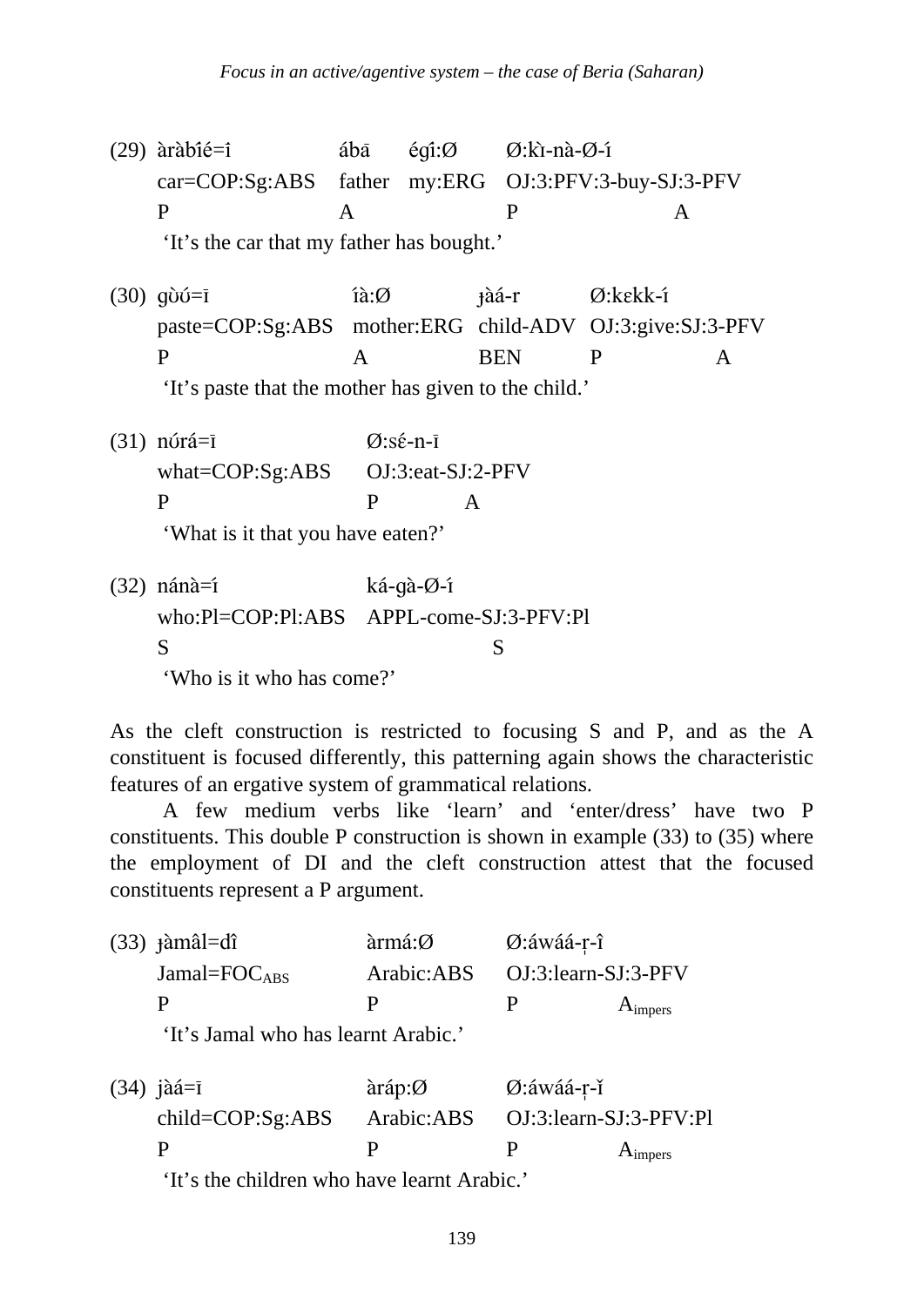(35)  $\text{àráp=1}$  jáà: $\varnothing$   $\varnothing$ :áwáá-r-í Arabic=COP:Sg:ABS child:Pl:ABS OJ:3:learn-SJ:3-PFV:Pl  $P$  P  $A_{\text{impers}}$ 

'It's Arabic that the children have learnt.'

#### **4 Semantic motivation**

The assignment of grammatical relations always has a semantic motivation. In Beria, the position of the participant reference markers which precede or follow the verb stem, allows to make a fine distinction between the different semantic roles played by the participants. The object markers preceding the verb stem either represent the P argument of a transitive active verb or a patientive principal argument of a semantically intransitive medium verb. The subject marker following the verb stem either represent the A argument of a transitive active verb or an agentive single argument of an intransitive active verb. An agentive single participant – one who comes and leaves – acts volitionally and is therefore encoded like an A argument. A patientive single participant – one who sleeps, dies, or falls – does not control the event but is rather affected by it. The participant in such an event plays, therefore, rather the role of an undergoer. Medium verbs, in particular, typically denote events which affect the body or mind of the participant (Kemmer 1993). In Beria, this P-like role of the principal argument is, therefore, encoded with an object prefix.

 In a verb final language, the focus markers on the core constituents do not allow to make a fine distinction between agentive and patientive single participants in an intransitive sentence. The most important task of a focus marker in a verb final language is to show whether a core constituent preceding the verb plays an agentive or patientive role. The focused single participant of intransive sentences, in contrast, could theoretically either be encoded like an A or P argument. In Beria, as illustrated in (23), (24), (25), (32) the single participant is always focused like the P argument of a transitive sentence.

 Interestingly, as shown in (33) to (35), a few medium verbs have two P arguments. According to Mithun (1991: 517), "it is not uncommon in agentpatient systems, where the morphology permits it, for both core arguments of a transitive clause to be classified grammatically as patients if neither participant performs/effects/instigates or controls."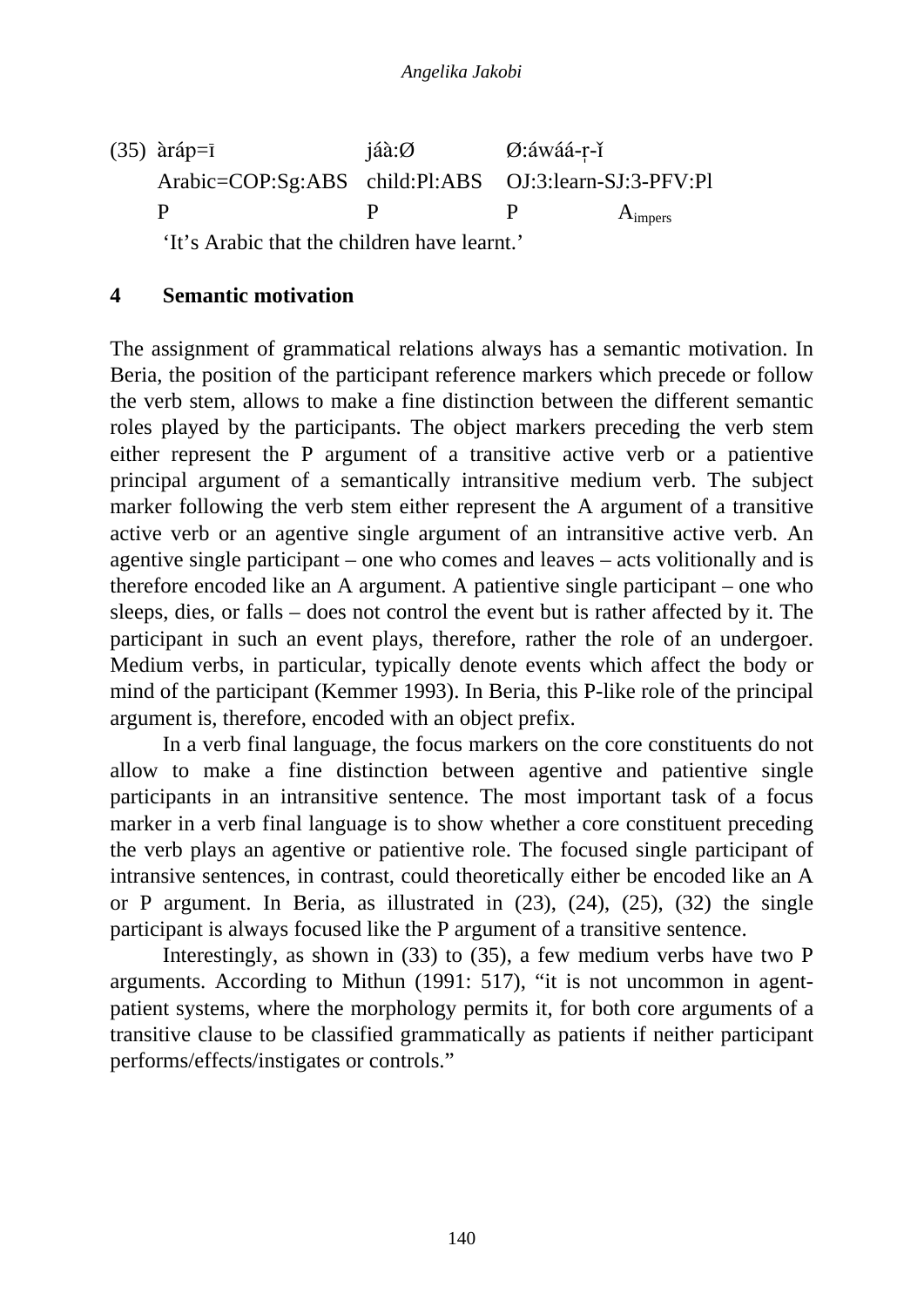# **5 Summary**

The paper shows that Beria exhibits two systems of grammatical relations, an active/agentive and an ergative alignment system. The ergative pattern is exhibited 1) in the constituent order, 2) in the focus markers GU and DI, and 3) in the cleft construction which is restricted to the P argument, the single argument of an intransitive active verb or to the principal argument of a semantically intransitive medium verb. The participant reference markers, in contrast, show the active/agentive pattern. Accordingly, the agentive single participant of an intransitive sentence is encoded like an A argument. The patientive participant of a semantically intransitive sentence, in contrast, is encoded like a P argument.

 According to typological studies, languages having an active/agentive system of grammatical relations, as shown in Diagram 3, tend to share a number of morphological and syntactic characteristics. Beria confirms several of these:

 i) Beria is a polysynthetic language ("The morphological structure of the verb is often characterized in such languages by polysyntheticism", Klimov 1975: 17).

 ii) The active/agentive system occurs in the participant reference markers on the verb ("Active/agentive patterns appear especially frequent in pronominal affixes within verbs", Mithun 1991: 542 ).

 iii) The semantic motivation for the different morphosyntactic encoding of the arguments is the sensitivitiy to active/agentive versus inactive/patientive participants.

 iv) There is "no opposition of transitive and intransitive verbs" (Klimov 1975: 18). In Beria, medium verbs with one participant are morphologically transitive verbs with two participant reference markers.

 Moreover, in the perfective form of many verbs, the third person subject marker is deleted. This marker encodes both the third person A argument of a transitive sentence and, perhaps less important, the impersonal A argument of a semantically intransitive sentence. The deletion of the third person subject marker indicates that in the event described by the verb, the Agent – which is otherwise conceived of as an important role in a transitive sentence – is of little importance.